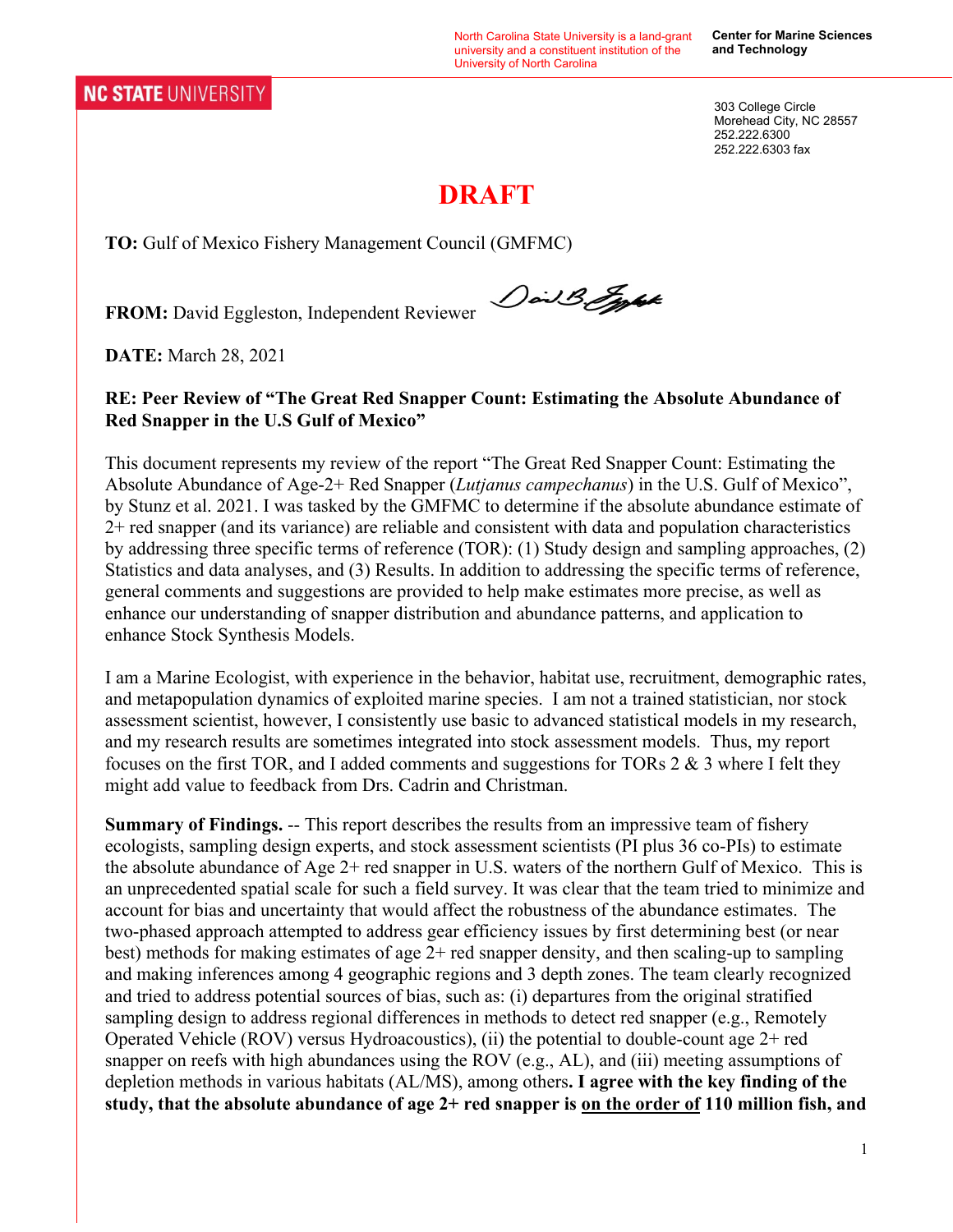**that this value is likely an underestimate. I also conclude that the variation around this estimate of absolute abundance is larger than reported.** Despite variances in abundance estimates that may be larger than reported, I am hopeful that this absolute abundance estimate and its variance can help refine the current Stock Synthesis Assessment model for red snapper in the Gulf of Mexico. A key finding was identification of the relative importance of Uncharacterized Bottom (UCB), which is analogous to the concept of Effective Juvenile Nursery Habitat (Dahlgren et al. 2006). Moreover, important advances were made by the Educational Outreach program in terms of identifying what modes of communication were most effective, and making stakeholders feel that they were a part of the assessment process. I appreciated the team's identification of (1) Sampling Biases, (2) Management integration, (3) Future research recommendations, and (4) Overall collaborative tone with respect to informing stock assessment models and not superseding them. Lastly, it would help the general reader to place age 2+ red snapper in the context of the broader life cycle of red snapper by adding a Life History diagram (e.g., typical circular life history schematic) to the report—the diagram could depict spawning locations and times, settlement habitats, and ontogenetic habitat shifts of juveniles to the age 2+ red snapper targeted in this study.

## **TOR 1. STUDY DESIGN AND SAMPLING APPROACHES**

 **Evaluate study design used for developing a composite estimate of absolute abundance by habitat type, depth, region, and age.** 

This study quantified spatial variation in abundance of age 2+ red snapper and not temporal variation (at least over scales relevant to snapper life history), thus my comments are related to spatial aspects of the study design and sampling approaches. In reference to "age", I assumed we should assess the classification of age 2+ fish based fish sizes detected with the various sampling methods.

o **Assess the sufficiency of spatiotemporal sampling by study strata. 1.A**. - Initially, a stratified random sampling design was developed to generate age 2+ red snapper abundance by region, habitat type, and depth. In this design, the GoM was separated into 4 ecoregions that closely mirrored state jurisdictional boundaries. Within each region, zones were defined by depth (10-40m, 40-100m, 100-160m) and habitat type: artificial reefs (small vs large), natural hard bottom, and uncharacterized bottom (UCB), resulting in 48 strata, with sampling site locations in UCB determined from a random forest model that estimated probability of encountering age 2+ red snapper (e.g., Figure 4). The team consisted of top experts in the U.S. on age 2+ red snapper distribution, abundance, and demographics, as well as experience mapping habitat features in the Gulf of Mexico. Thus, I have confidence in the initial delineation of the strata, as well as the methods chosen to sample age 2+ snapper. Both standard and novel sampling methods quantified age 2+ red snapper density across this broad range of habitat types, depths and water visibility. One goal of the study was to advance novel sampling methods. In many cases, the team conducted rigorous crossvalidation studies of the various gear types, and advanced the application of these tools to fisheries science. The main tools included ROVs and towed camera arrays for visual surveys, and

As the study progressed, it appears the initial stratification scheme for estimating absolute fish abundance and variance included additional strata, such as latitudinal stratifications in Florida, unique artificial reef types in Texas, and Pipelines (Gulf-wide) (Table 7). The resulting sampling design applied the original stratified random sampling approach for some strata (e.g., Alabama Figure 8), depletion sampling on artificial reefs in AL, probability-based sampling in Florida and some of the Uncharacteristic Bottom (UCB), and ship-based linear transects on UCB in Texas. Moreover,

hydroacoustics (sonar) for areas with low to no visibility (See Section 1.H below).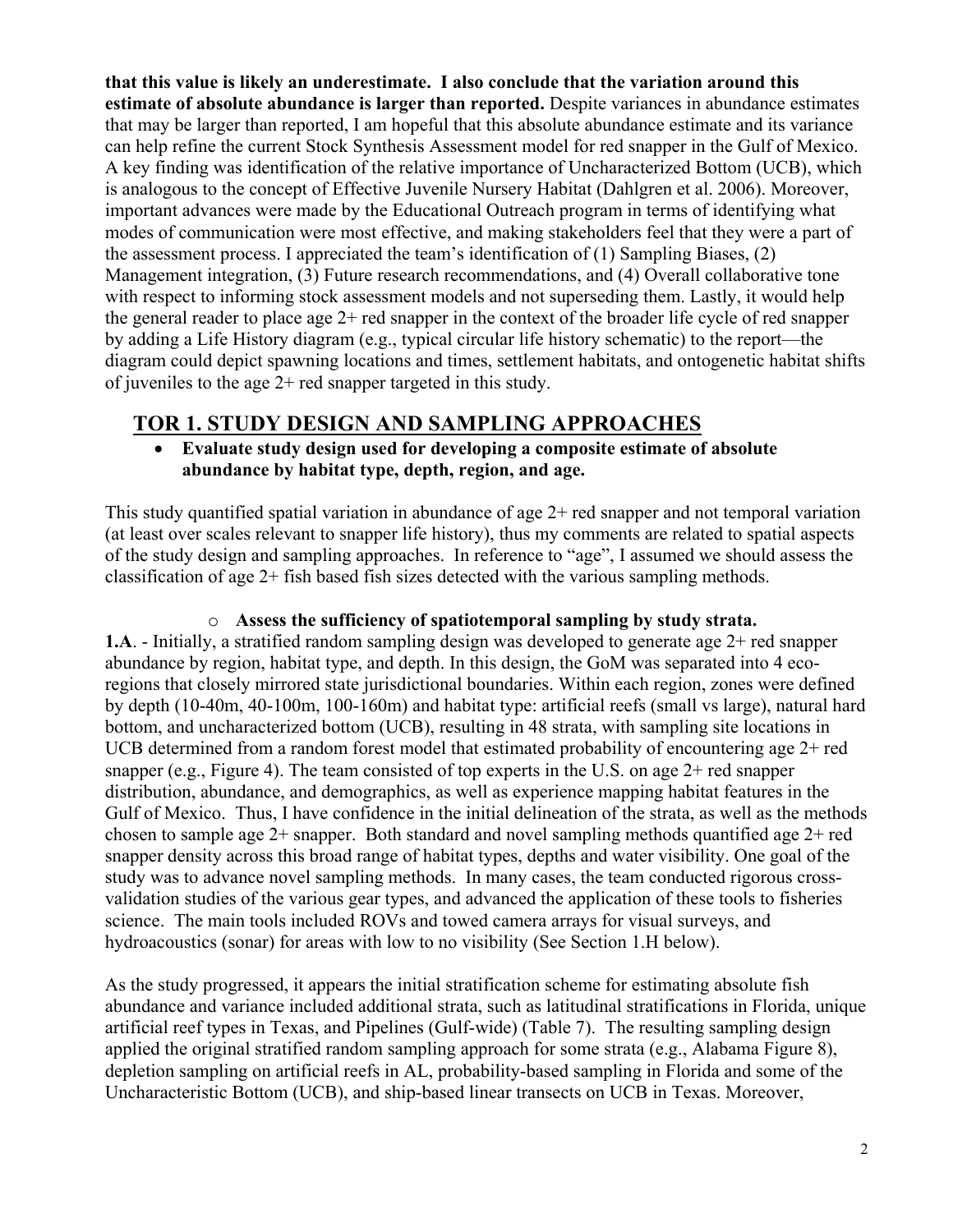sampling of UCB was treated as a random survey, yet we know that the tendency of snapper to aggregate into schools (clusters) adjacent to structure likely increased spatial auto-correlation, which would increase variation in population estimates if not accounted for. Moreover, accounting for spatial-autocorrelation in UCB will provide key insights into snapper distribution and abundance patterns in this important habitat. Each sampling design likely has a relative positive or negative bias on variance estimates, which would likely increase variance around estimates of absolute abundance when summing absolute abundances among strata. Nevertheless, the spatial scale of sampling is truly impressive, and the exact area sampled  $(km^2)$  versus number of structures sampled (artificial reefs) should be clearly defined in Table 7 to estimate % of putative age 2+ red snapper habitat sampled (versus available) in the northern GoM.

**1.B**. – The random forest derived occupancy probabilities (L, M, H) were applied as strata to the UCB, which seems appropriate, however, it seems like it was also applied to hard-bottom areas in FL, but not other regions. While this may make abundance estimates more precise in hard-bottom habitats in FL, it was not applied to other regional hard-bottom habitats, which would inflate variances in those regions versus FL for scaling up to total abundance. Moreover, it was unclear if the probability of occurrence estimates varied between fishery-dependent and –independent sources. Lastly, it would be informative for future surveys to understand how the Occupancy Probabilities increased precision of the abundance estimates over not including these strata.

**1.C.** – **Was the study design and methods used for developing a composite estimate of absolute abundance for age 2+ fish appropriate?** The short answer is YES. The team adopted a conservative approach for estimating age  $2+$  fish as  $> 250$  mm TL, as set forth in Phase II of the rfp. First, size-atage was estimated using published von Bertalanffy growth functions, as well as otolith-derived age data. Fish > 250 mm TL have a 60% chance of having an integer age of 2 years old, the age at which they typically recruit to reefs and are exploited by the fishery. Second, given that fish size distribution may be skewed low on reefs in Florida due to the re-building nature of that regional population, the team spent considerable time generating data on size distributions via different sampling methods. For example, the size distribution of age  $2+$  red snapper was derived from laser scaler or stereo camera (Figure 24) samples to reduce the proportion of fish < 250mm TL that may have been sampled in ROV video and depletion samples collected from FL and AL. Third, because many of the other sampling methods may not have provided accurate length data, the team accessed ancillary data from previous red snapper studies spanning > 10 years and among multiple gear types (ROV laser and stereo camera, vertical long-line, bottom long-line). The goal of this effort was to provide accurate length data by region and habitat type (Table 10), which was generally the case. Interestingly, no ancillary length data was available for Uncharacterized Bottom, again highlighting the need for further research on this expansive habitat mosaic.

#### o **Does heterogeneity in sampling by strata affect estimates of absolute abundance and variance around that estimate?**

**1.D**. -- Throughout the report, estimates of means and variances were based on the assumption of a stratified random sampling approach. The *a priori* sampling design could not be implemented across all strata because certain strata were originally misclassified due to inadequate benthic habitat maps, requiring post-stratification of sampling effort (e.g., compare Figures 4 and Table 7). This *a posteriori* change in sampling design is to be expected given that the team had to rely on best available habitat data from a broad range of sources, and were adaptive in their response to spatial patterns in the data as they became available. Nevertheless, variance estimates based on poststratification, and extrapolation of absolute estimates of age 2+ snapper density to other strata and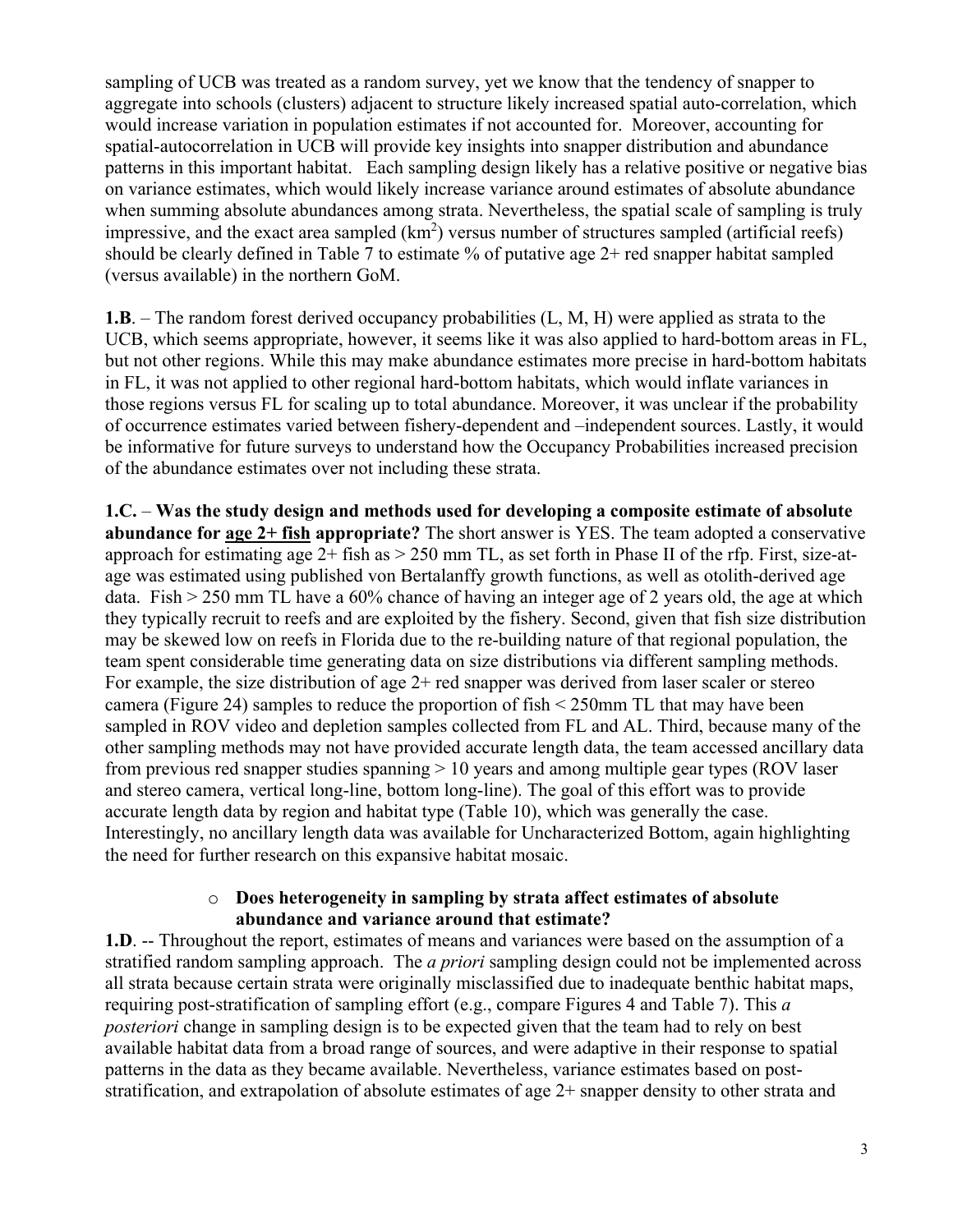regions when the sampling design within certain re-classified strata was unclear (e.g., all pipelines, UCB in Texas, etc.), likely added considerable uncertainty to estimates. Some specific examples of reduced precision and inflation of variance estimates are provided below.

#### o **Evaluate assumptions and biases inherent to the design, and the directionality of those biases.**

**1.E.** -- The team is aware of the need to scale sample size to the area of a given strata. Without proper scaling, a given sampling method will either under sample or over sample a given strata, which will increase variance in the latter. Without adequate habitat maps, it is impossible to scale sample size appropriately. The only instance I could find where the team scaled sample sizes based on area of a given strata was in Alabama, where grid selection to survey artificial reefs was proportionally allocated to three depth strata based on the bottom area included in each depth. One example of not scaling sampling to the area of a given strata is ROV surveys in Texas, and generally in UCB. This concern is further developed in Section 2.A below.

**1.F.** -- Another concern relates to spatial auto-correlation in the data. Given the focus on spatial variation in age  $2+$  snapper abundance, and the fact that the original randomized sampling design could not be applied to the entire project, I expected to see explicit focus on testing spatial autocorrelation, and perhaps integration of this spatial autocorrelation in adaptive sampling. The first mention of spatial autocorrelation in the report was on page 80, in which non-overlapping segments of pipes that were surveyed were used to "sufficiently reduce spatial autocorrelation", however, no results from statistical testing were shown throughout the report (except for reference to one variogram). Given the importance of the UCB strata, it is important to understand spatial variability in age 2+ snapper density in this habitat (e.g., the high biomass on small patch reefs). One approach might be to conduct paired ROV and Sonar surveys (or use the best gear for a given strata), and use an Adaptive Cluster Sampling Design (Thompson and Seber 1996, Salehi and Seber 1997). The report suggests that age 2+ snapper are clustered on a variety of structured habitats within the UCB. The Adaptive Cluster Sampling approach allows one to estimate the spatial coherence on patchy populations, focuses sampling effort on sites with population information, and should lower variation around mean densities. Information on the density and patchiness of age 2+ snapper in UCB could be matched with tag-recapture-based estimates of exploitation to establish a baseline in this novel habitat. Moreover, the mark recapture based estimates in the report are clearly biased high in terms of recreational F since the tag-recapture studies were conducted on high fish density reefs. Thus, inclusion of exploitation rates in relatively low density, yet expansive UCB areas could better define density-dependent exploitation rates by recreational fishers that, in turn, would help define how catch might respond to varying bag limits (e.g., Eggleston et al. 2008).

#### o **Are sampling approaches collectively appropriate for determining an estimate of absolute abundance for red snapper in the Gulf?**

**1.G**. -- Estimating Age 2+ snapper abundance with a given gear/method assumes (1) all age 2+ snapper were detected and identified,  $(2)$  age  $2+$  snapper counts were not biased by behavioral responses of fish to the gear, and (3) available habitat is accurately estimated. The report provides a convincing argument that assumption #2 was met. The study also tested detection probabilities of the various gears using cross-validation, and demonstrated that assumption #1 was not met. In some cases, the team was able to correct the biased detection of a given gear, in other cases they went with methods that had low detection probabilities (e.g., hydroacoustics under conditions of high fish densities). For the latter, the team argued that the biased low estimate of abundance was conservative in keeping with the general philosophy of the preferred direction of biases for abundance being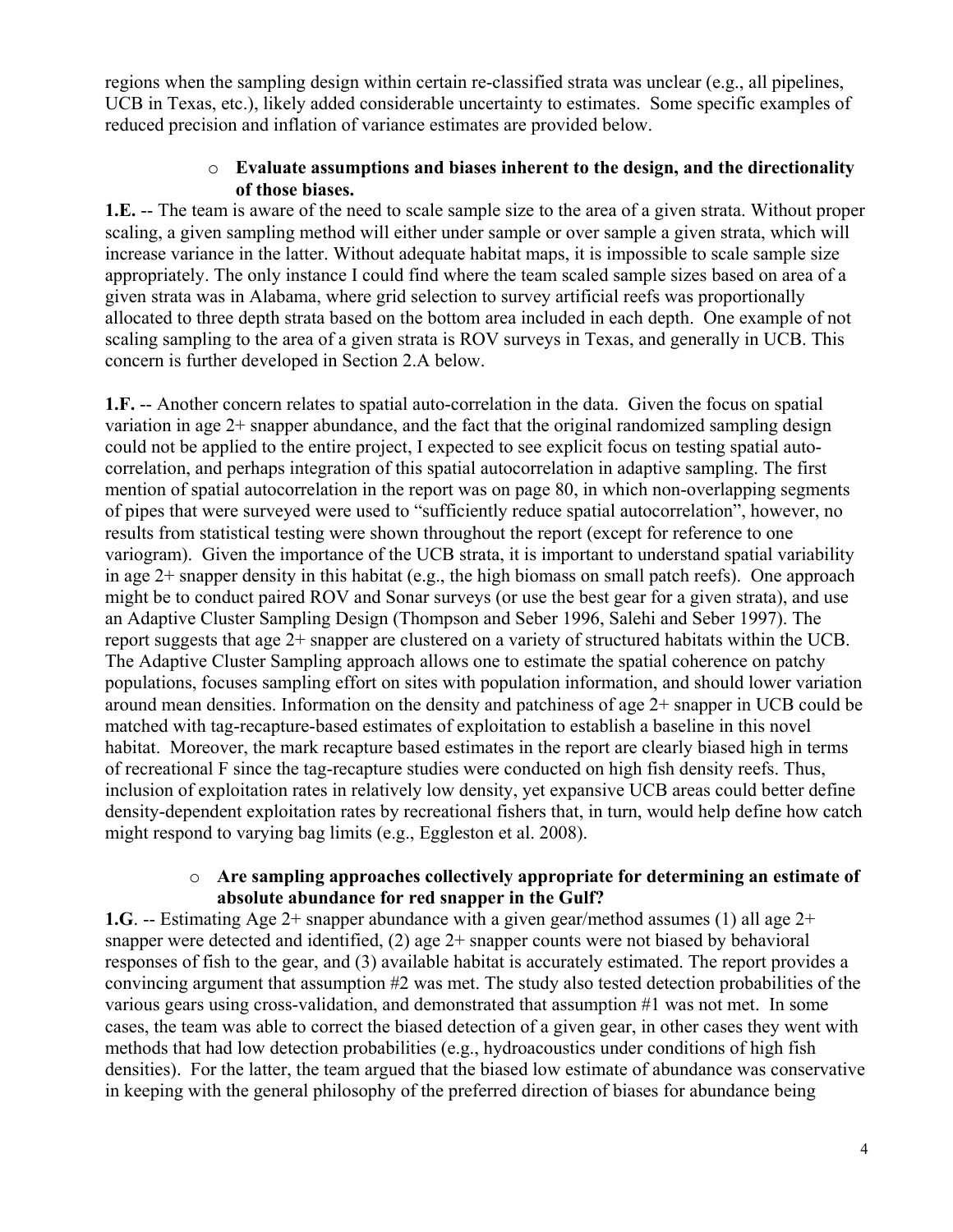conservative. It was also clear that assumption #3 was not met, and the team adapted their sampling design to address this gap. The sections below highlight examples in which the assumptions for a given sampling approach were met or not, and strengths and weaknesses of sampling approaches.

#### o **Are different sampling techniques effectively calibrated to each other for generating the absolute abundance estimate?**

**1.H.** – There was a broad range of methods applied in this study and collectively, the sampling methods were appropriate for determining absolute abundance of age 2+ red snapper in the GoM. The sampling techniques were conducted by experts in the field, and there was clear recognition of potential gear biases, and rigorous attempts to address "catch efficiency" of the various gear types via cross-comparisons of gear performance. The methods included: ROV visual surveys, hydro-acoustic surveys, towed camera arrays (TARIS, ARIS, CBASS), Outreach materials, tag-recapture, archived tissue samples for DNA analyses, genetics, age 2+ snapper depletion studies, and stereo-cameras. The challenge was in extrapolating the results from the various techniques across the entire U.S. portion of the Gulf of Mexico (to a depth of 160 m). Extrapolation at this spatial scale and across such heterogeneous habitats increased uncertainty in estimates of age  $2+$  snapper abundance due to: (1) coarse-scale habitat maps (especially for UCB), (2) differences in gear efficiencies, and the (3) sampling design relative to patchiness of age 2+ snapper in space and, to a much lesser degree, time. To address #1, the team procured the best available maps from a wide range of federal and state agency sources, as well as from their collective research programs. To address #2, the team tried with mixed success to effectively calibrate gear efficiencies. To address #3, the team responded with a somewhat adaptive sampling design as trends emerged related to the patchiness of age  $2+$  red snapper abundance patterns, and the emerging importance of UCB habitat. The sections below address some representative examples of calibration of gear types.

**1.H.1.** Comparisons of ROV versus Hydroacoustics (Sonar). – I was holding out hope that there would be a strong correlation between ROV and Hydroacoustic estimates of age 2+ snapper abundance so that Hydroacoustics could confidently be applied across a broad range of strata, especially turbid waters west of the Mississippi. This was not the case as dense aggregations of age 2+ snapper were not adequately sampled by the Hydroacoustics. The reasons for discrepancy in age 2+ snapper density estimates between Hydroacoustics and ROV techniques are somewhat elusive. Several potential explanations that may also explain this discrepancy explored in future efforts were proposed in the report. An additional consideration concerns post-processing of the sonar data, in which it might be helpful to explore the robustness of the algorithm for volume density calculations of the echo-integration and echo-count data used to convert Target Strengths to areal (volume) densities. Both the ROV and Hydroacoustics applied standard methods with appropriate calibration and correction methods. There was also significant pilot research testing the null hypothesis that the presence of the ROV had no effect on fish avoidance or attraction to the gear, and this hypothesis was generally accepted. First, the use of point counts for ROV surveys of reefs (volumetric) and transect surveys of non-reef habitats is appropriate. Second, there was a very large number of paired samples among five regions along the west Florida shelf where both ROV and Hydroacoustic sampling was performed (Figure 5). Although the Target Strength-based estimates of age 2+ snapper abundance at low densities matched estimates from the ROV, the ROV surveys estimated 9-times greater densities of age 2+ snapper than the Hydrocoustics. Further calibration studies demonstrated that Hydroacoustics may underestimate age 2+ red snapper abundance, however, the team did not calibrate for these differences in their abundance estimates, which could bias abundance estimates low and variances high.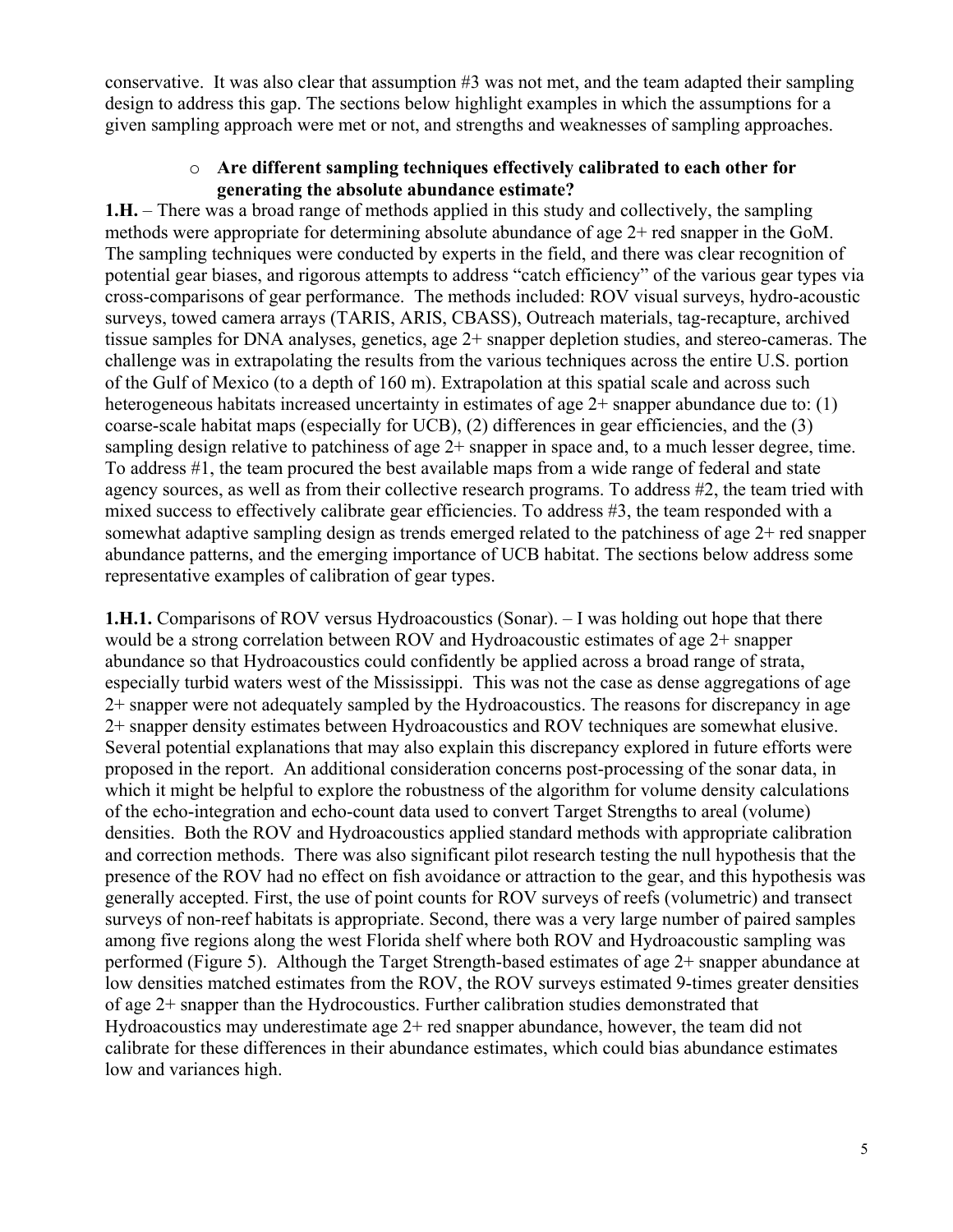**1.H.2**. – Similar to the challenges described above for ROV and Hydroacoustics, efficiency of the C-BASS towed camera system was hampered under low visibility conditions. For example, when the C-BASS system sampled UCB off Louisiana, it assumed that (1) all age 2+ red snapper were detected and identified, (2) counts were not biased by gear avoidance, and (3) available pipeline habitat was accurately estimated. We know that assumptions  $1 \& 3$  were not met. When visibility hindered accurate identification of species composition, the mean proportion of age  $2+$  red snapper was derived from regional surveys. While this was a necessary step, it did add uncertainty in the abundance estimates and, when coupled with lack of accurate maps of pipelines, estimates of abundance were biased low and precision reduced. In general, detectability was not tested for any of the mobile visual surveys gears under low visibility indicative of the western GoM.

#### o **Are the biases and limitations of each approach effectively addressed?**

**I.1.** -- Yes and No. As discussed above (Section 1.H.1), there was an impressive number of paired ROV and Sonar surveys conducted off the western shelf of Florida where water visibility was relatively high (Figure 5). For the ROV surveys, the integration of the point count (volume) surveys with the transect surveys seemed appropriate, and the methods for conducting the sonar surveys approach was rigorous in terms of standard calibration and correction methods. Despite the discrepancy in abundance estimates between the two techniques under conditions of high fish densities, the team was left with relying on Hydroacoustics in most strata west of the Mississippi River plume due to turbid conditions that did not allow for general application of ROV and other video techniques. This decision to go with Hydroacoustic estimates of age 2+ snapper density for the western Gulf is consistent with the general goal of erring on the side of conservative density estimates, however, calibration of Hydroacoustic data with ROV methods was not conducted, thereby reducing precision and increasing variance in estimates.

**I.2.** – The Alabama/Mississippi region presented a somewhat contrasting challenge to the low visibility issues that plagued western GoM sites described above. In this case, artificial reefs have been placed for decades in the AL Artificial Reef zone without clearly marked coordinates, such that only~ 22% of reefs have been mapped. Moreover, previous data indicated extremely high age  $+2$ snapper densities on these reefs, such that there was concern that visual survey methods using ROV would double-count age  $2+$  red snapper. The general strategy in AL/MS was to use an index of age  $+$ 2 snapper depletion on reefs from fishing (longline sets) to estimate a calibration coefficient that would convert the ROV counts into an absolute number of fish. This estimate would then be scaled to the number of reefs in AL/MS to obtain a total population estimate. While the assumptions of a stratified random sampling approach for a given reef are debatable due to non-independence of repeated sampling on the reef, the calibration approach was a novel way to try and increase precision of the ROVs in areas with extremely high fish densities.

#### **TOR 2. STATISTICS AND DATA ANALYSIS**

#### **Evaluate the statistical methods used to analyze the data, and to construct the absolute abundance estimate and its variance.**

The team performed independent, cross-validation analyses to test the efficacy of their primary estimate of 110 million age 2+ red snapper. The two analyses were performed using the same data, and guidance was not shared between the teams to ensure independence. Descriptions of estimators were provided in the report. The *Substitution* estimator was used in regions or habitats where samples were not available or missing. Thus, total abundance was estimated by substituting missing samples with samples from similar or nearby areas. One way to increase accuracy in this case would have been to use some type of spatial (nearest neighbor) kriging that integrated any known spatial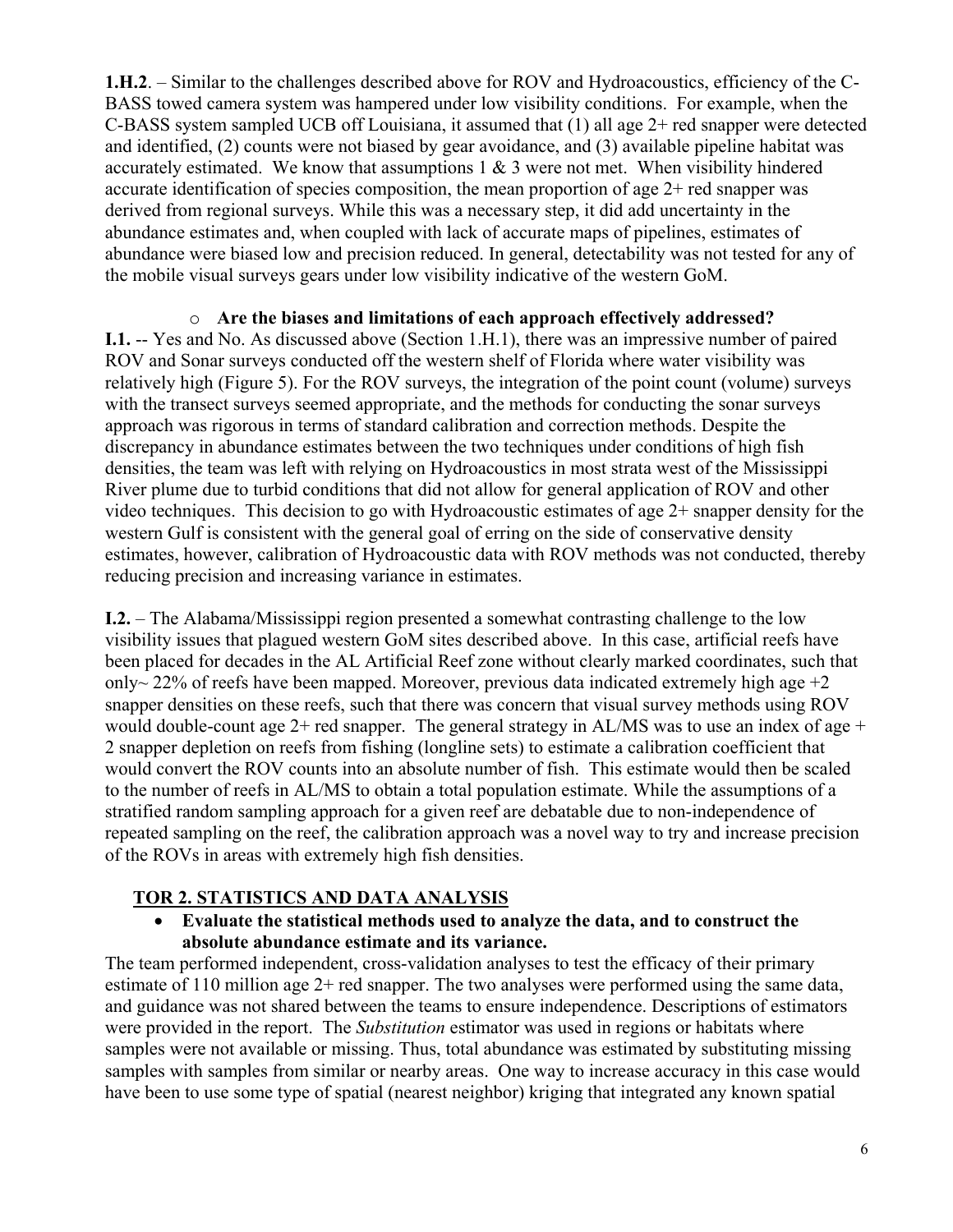autocorrelation among nearby sites. Also, the *Estimation* procedure (PROC SURVEYMEANS in SAS) assumed the sampling design was stratified random, with simple random samples taken within each region. The preceding discussion for TOR1 already addressed the non-random nature of some of the sampling, and the fact that this assumption of the statistical model in SURVEYMEANS was likely not met.

#### o **Is the statistical variance appropriate for habitat-specific, regional and Gulfwide estimates?**

**2.A**. -- A goal of the study was to generate a Coefficient of Variation of 0.30 or less. Table 6 displays CVs as a function of area or number of structures sampled by State/Region and Habitat type. The CVs range from 5 to 43, with the average being 11%, which meets the stated goal of the study. I assumed there was some type of optimal allocation of sampling effort that integrated the area of a given Habitat type or number of reefs within a given strata, the variance for a given sampling method, and the costs in terms of personnel and funds; however, this was not clear. It would help to provide a very explicit section in the report that takes the reader step-by-step on the sampling units and how sample sizes were allocated. Moreover, as discussed above (Section 1.H.1), the relationship between age 2+ red snapper densities estimated with ROV versus Hydroacoustic surveys was marginally significant with lots of variation. For example, the relatively high CVs in Texas (Table 6) were likely due to the fact that there was no calibration for the differences in the two gear types when applying Hydroacoustics to large strata with low visibility.

#### o **Are potential sources of uncertainty effectively incorporated into variance estimates?**

**2.B.** -- Certain very high abundance estimates within a given strata were often eliminated from population estimates because of concerns that these outliers would have a disproportionate effect on overall absolute population estimates. The team that collected these data points felt they were accurate. It would help to have some biologically-based discussion on why the data collection team felt these measurements were accurate (e.g., potential spawning events, aggregations around reefs that were fairly isolated from others, etc.), which could shed light on important life history attributes. Given that these high abundance outliers were not used, thereby biasing absolute estimates low in keeping with the philosophy to generate conservative estimates, it was surprising to see the incredibly high densities in LA on Mid- and Shallow-Artificial Reefs (Table 7). I understand these high density Age +2 snapper aggregations were the reason that the ROV surveys on these reefs were paired with depletion surveys, however, I would urge the authors to re-check these seeming outliers values.

#### o **Are imputations made for unsampled regions appropriate, and what are the potential implications for the direction of biases in the estimates.**

**2.C**. -- Although the overall spatial scale of sampling was impressive, there were numerous imputations made for un-sampled regions which, in many cases, were likely due to logistical constraints. Future sampling programs could be informed if the rationale for these imputations were clearly described. Relatively deep > 160m areas in most regions were outside of the spatial sampling frame based on the likely need to cover known areas of age 2+ red snapper occurrence. Yet, the ROV surveys suggest the deep areas contain age  $+2$  red snapper, so there is a biological basis for their exploration as a potential deep-water spawning refuge. Areas of low probability of age  $+2$  snapper occurrence in UCBs in Florida were not sampled, again likely due to logistical constraints. The most prominent strata not sampled inside 160 m was in LA, in which shallow artificial reefs were not sampled, with substitution of the missing estimates from analogous habitats/strata from Texas. It is unclear how the imputations would affect estimates of absolute abundance and variances. For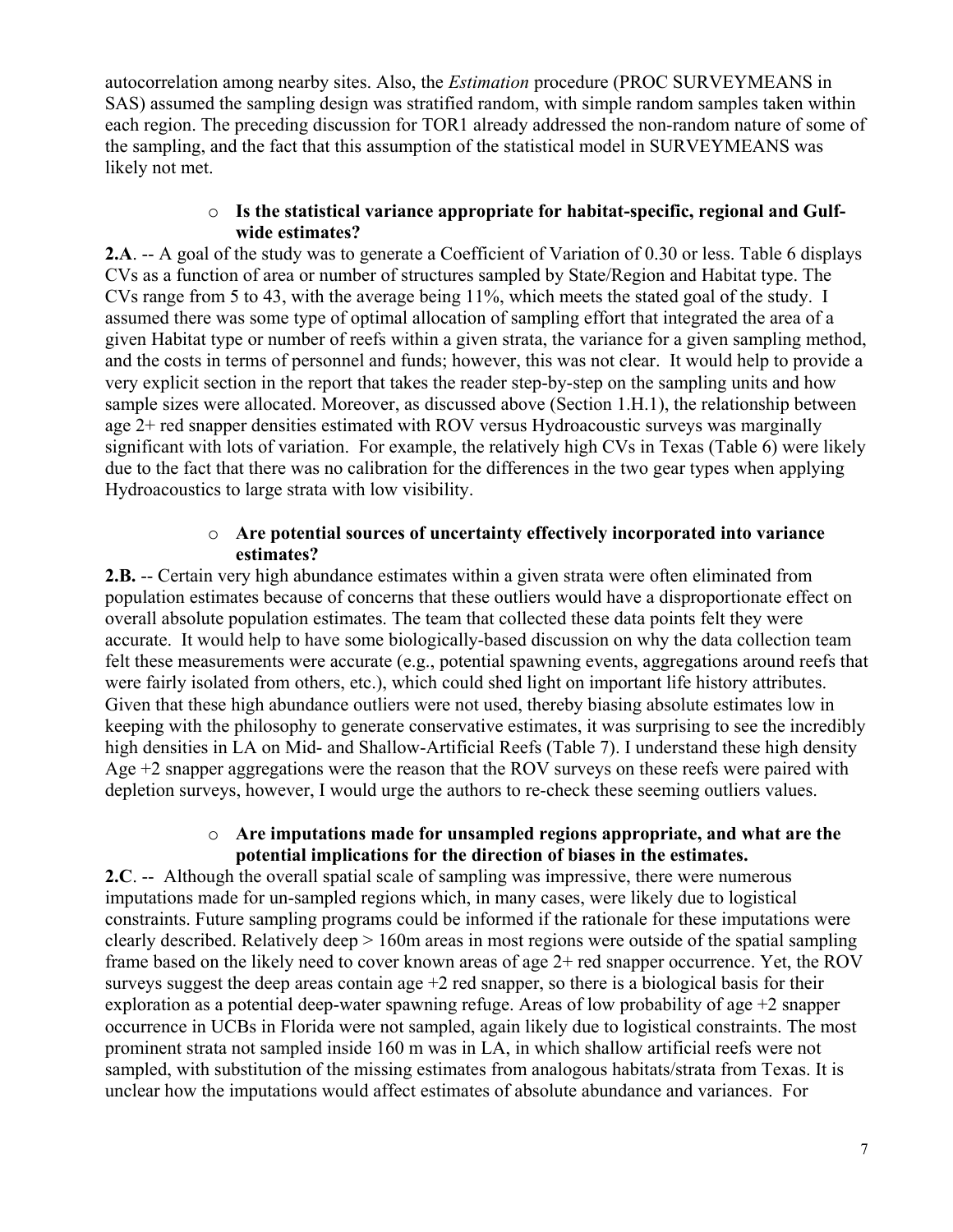example, sampling of low probability UCBs in FL could produce numerous zeros or low abundance values, and drive the means lower (e.g., see means for FL in Table 6).

**2.D.** – From a forward-looking perspective, given the non-random nature of sampling UCB, and the patchy nature of age 2+ red snapper in this habitat, the precision of absolute abundance estimates might be enhanced by applying: (1) Bayesian derived occupancy probabilities to inform pre- or poststratification of the data and surveys, (2) Stratification that incorporates information on the heterogeneity in the population (integrate known structural features), (3) Regression models that account for information correlated with the occupancy probabilities, such as spatial coherence, and (4) Inclusion of aggregated data collected at larger spatial or temporal scales (e.g., among regions).

## **3. RESULTS**

 **Is the estimate and its variance reliable, consistent with input data and population biological characteristics, and useful as an estimate of absolute abundance of age 2+ red snapper?** 

As described above in TORs  $1 \& 2$ , there is strong evidence that the estimate of absolute abundance of age 2+ red snapper is biased low, and the variance biased higher than proposed (e.g,  $> 11\%$ ). Conventional fishery-independent surveys provide relative abundance indices, which are scaled by catchability to get the total abundance. Since catchability is typically unknown, it is often estimated as a parameter in the assessment model. In the case of age  $2+$  red snapper, we have an absolute abundance estimate, as well as an estimate of confidence (CV) in the estimate. If there was confidence in the overall CV of 11%, then a stock synthesis model could fit to the estimate of CV, as well as other data such as relative indices, size/age composition, magnitude of fishery catch, etc. to predict total abundance. Given the uncertainty in the overall CV of 11%, it makes sense to try and refine the precision of the CVs, or see if the stock assessment models can be tuned to the regional numbers of age 2+ red snapper shown in Table 6 to assess the fit of predicted versus observed abundances. Lastly, federal landings statistics from the recreational fishery were not designed to estimate catch and effort during short (< 20 days) fishing seasons. A Before-After-Control-Impact design pairing experimental tag-recapture and depletion surveys (Before & After) with Recreational landings could help tune both indices over large spatial scales.

## **Assumptions and biases inherent to the methods:**

o **Are assumptions made appropriate, given study design considerations?**  No, throughout the report, the sampling design is referred to as simple random or stratified random, when that was clearly not the case in certain regions and strata. For example, certain regions such as FL appear to have more robust estimates than other regions (e.g., LA), likely due to increased water clarity and greater sampling effort. Interestingly, FL had some of the lowest age  $+2$  snapper densities, which may reflect low recruitment or survival, or simply provide a more reliable set of population estimates based on the large sampling frame and high water clarity. Thus, the regional estimates may not be comparable for simply summing estimates across regions and habitats.

## o **Describe the magnitude and directionality of any biases.**

In general, the directionality of the biases in variance are high and precision low based on the differences in sampling efficiencies among habitat types and regions. For example, the need for extrapolation from strata that were either not sampled (e.g., artificial reefs in LA) or relatively undersampled (e.g., UCB) will result in low precision of estimates. Regarding the magnitude of the biases, it is hard to determine without a better understanding of the sample sizes and calibrated gear efficiencies for hydroacoustics in the western portion of the GoM, as well as other factors. For